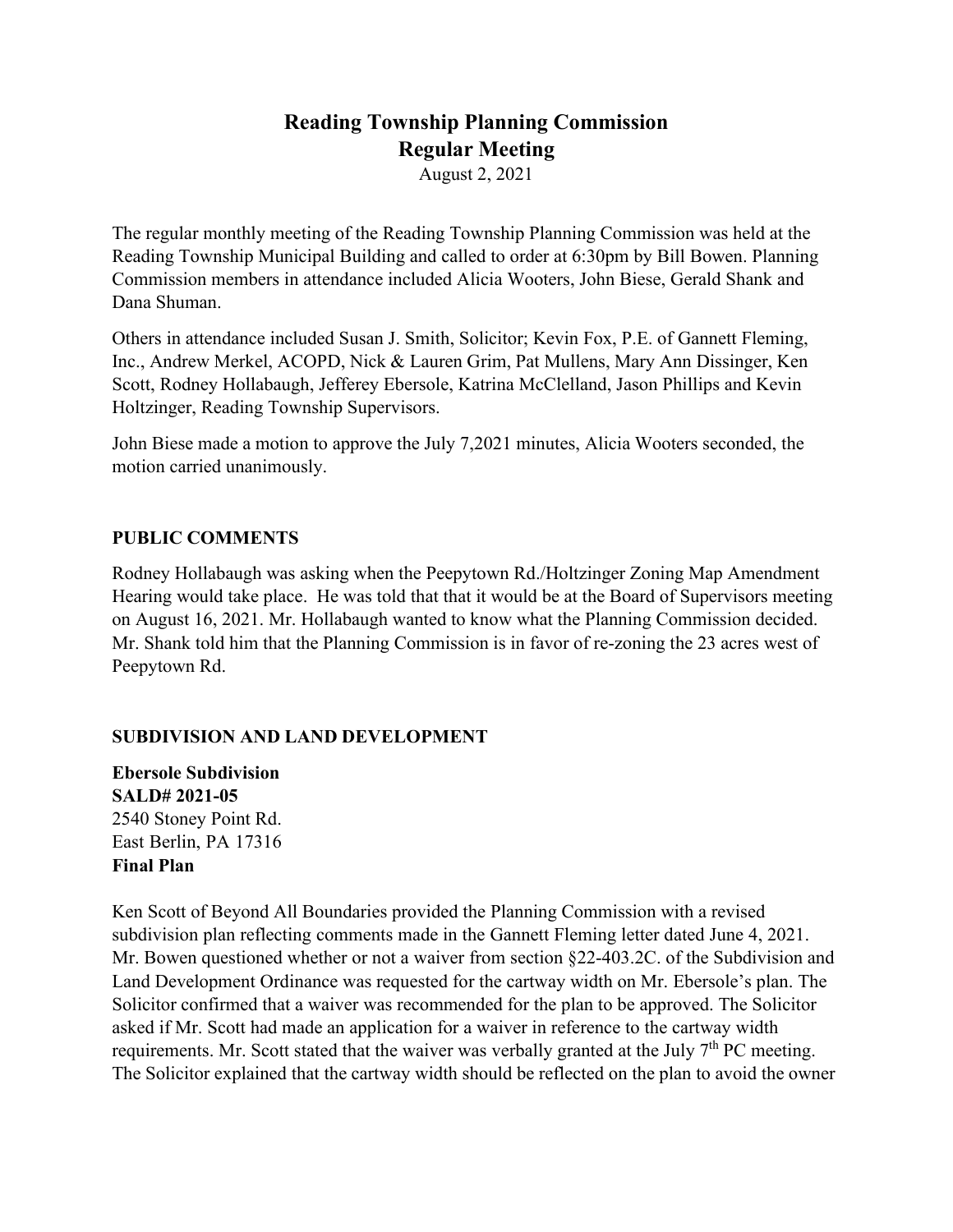incurring costs according to Ordinance §22-403. Mr. Scott stated that he will take a look at the cartway width again and reflect any changes on the plan.

Mr. Shank made a to recommend conditional approval of the plan with comments 1 and 12 being satisfied from the Gannett Flemming letter dated July 7, 2021, as well as any future comments being satisfied following the Engineer's review of the updated plan with a revised date of July 16,2021 brought before the Planning Commission on August 2, 2021. Dana Shuman seconded, the motion carried unanimously.

**Dissinger Subdivision SALD# 2021-04** 560 Hoover School Rd. East Berlin, PA 17316 **Final Plan**

Andrew Merkel stated that ACOPD's comments from the letter dated June 14,2021 have all been addressed on the revised plan. Kevin Fox addressed Gannet Flemming's comments from the letter submitted to the Township on August 2, 2021. Nick Grim verbally requested a waiver for the cartway width on the plan in lieu of making cartway improvements. The Township Solicitor advised that this waiver request would need to be in writing also stating a reason for the waiver request.

John Biese made a motion to accept a written waiver request from section  $\S$ 22-403.2C. of the SALDO for the cartway width on the plan, Alicia Wooters seconded, the motion carried unanimously.

A motion was made by Dana Shuman to recommend the subdivision plan be accepted with revision showing clarification of spray irrigation system location, Alicia Wooters seconded the motion carried unanimously.

Mr. Shank made a motion was to sign the Sewage Facilities Module before the Planning Commission, Ms. Shuman seconded, the motion carried unanimously.

**Craig Nell Subdivision SALD# 2021-06** 115 Harlacher Rd. East Berlin, PA 17316 **Final Plan**

Mr. Merkel made a comment that the plan is drawn incorrectly on the Final Plan submitted. When researching for ACOPD comments it was found that this plan is inconsistent with current County mapping records.